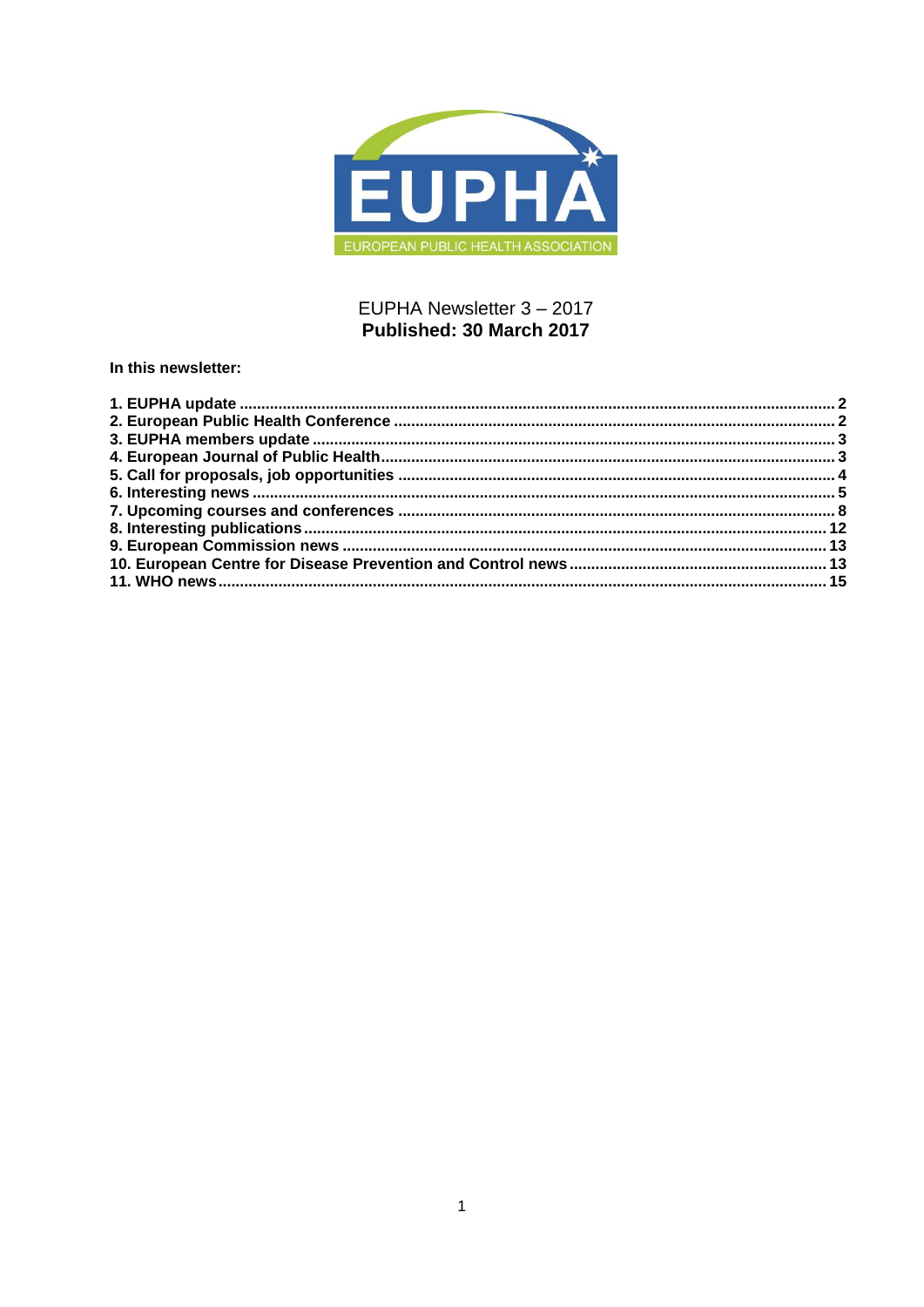# **1. EUPHA update**

**EUPHA comments on European Commission's White Paper on the Future of Europe**

EUPHA welcomes the Commission's White Paper on the Future of Europe as an opportunity to reflect on the direction that the European Union might take in the coming years. EUPHA calls upon the EU institutions to ensure that public health and health systems research are given due importance in order to enable European solutions, informed by evidence, to assist policy making in these challenging times.

Read the full statement [here.](https://eupha.org/advocacy-by-eupha)

### **New at EUPHA office**

Ms Maaike Droogers started working - as scientific officer - for EUPHA this month. With a background in public health, she worked for various research institutes, NGOs and the European Centre for Disease Prevention and Control (ECDC). As scientific officer Maaike supports EUPHA in enhancing its research and scientific profile and its presence in the European institutions in Brussels. In addition, she participates in the research projects and takes active part in the tasks of the EUPHA office.



### **EUPHA publishes first E-collection (Injury prevention and safety promotion)**

In collaboration with Oxford University Press, EUPHA has published its first e-collection on injury prevention and safety promotion. The president of our EUPHA section on Injury prevention and safety promotion, Dr Anne Lounamaa, has written the editorial for the selection of published articles in the EJPH in the past 5 years. E-collections are published to give special attention to a specific topic. Ecollections are open access for a limited time period, so check out the first e-collection here. [https://academic.oup.com/eurpub//pages/injury\\_prevention\\_safety\\_promotion](https://academic.oup.com/eurpub/pages/injury_prevention_safety_promotion)

### **EUPHA supports the 2018 World Congress on Migrant Health**

EUPHA is very proud to be an official supporter of the **1st World Congress on Migration, Ethnicity, Race and Health – Diversity and Health** organised from 17-19 May 2018 in Edinburgh, Scotland. More information can be found at:<http://www.merhcongress.com/>

### **EUPHA past president Martin McKee to speak at WCPH2017**

Prof. Martin McKee will be one of the plenary speakers at the World Congress on Public Health, organised in Melbourne, Australia, from 3-7 April 2017. Prof. McKee will talk about: "Enemies of the people? Public health in the era of populist politics".

## <span id="page-1-0"></span>**2. European Public Health Conference**





**10th European Public Health Conference: 'Sustaining resilient and healthy communities', Stockholmsmässan, Stockholm, 1 - 4 November 2017 Stockholm 2017: Everybody will be there** 

### **Abstracts are invited**

Abstract submission does not have to be confined to the conference theme 'Sustaining resilient and healthy communities'. Abstracts are invited for workshops, oral presentations, pitch presentations and posters. Prizes will be awarded for the best oral, poster and early career professional's presentation. Do not miss the opportunity to be recognized for your hard work. Abstracts and workshop proposals can be submitted [here.](https://ephconference.eu/)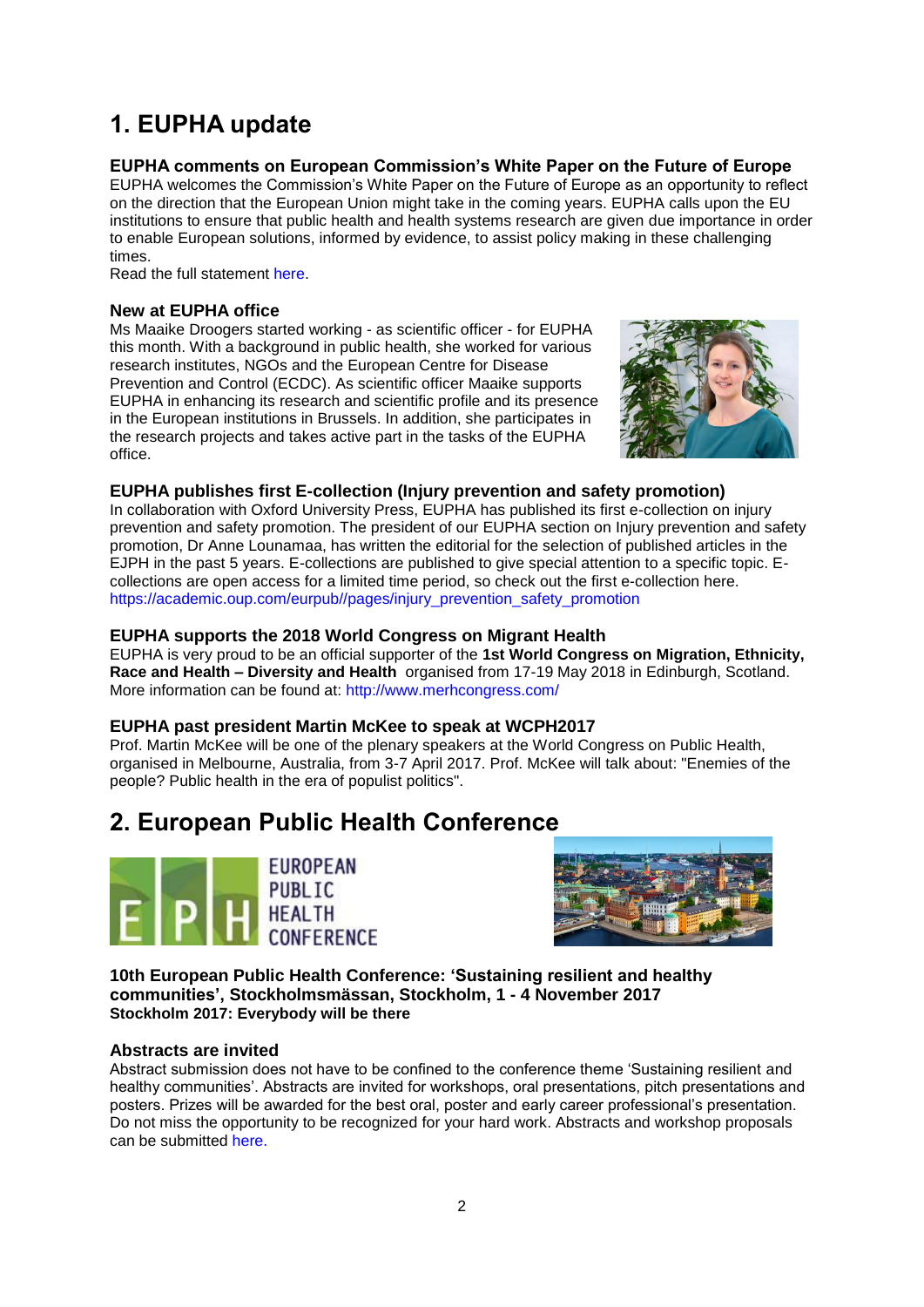### **Registration**

[Registration](https://ephconference.eu/registration-fees-and-information-20) for the 10th EPH Conference opens 1 April 2017. You can benefit from early bird registration fees until 1 September. We are expecting over 1,500 delegates. Meet your colleagues at the largest public health event in Europe and register early to benefit from the reduced rates. Please note that we succeeded in keeping the fees at the same level as last year. Early bird registration fees for EUPHA members are EUR 600. Non-members pay EUR 680, Students pay EUR 420 (all including VAT). Pre conferences can be booked online once the pre conference programme is completed in May. They can be added to your earlier made registration at all times.

### **Lunch Symposiums, Exhibition**

Raise your institute's or company's profile. The EPH Conference offers exceptional opportunities to network and gain valuable access to influential opinion-leaders, policy-makers and researchers. We offer interesting opportunities for lunch symposiums and exhibition stands. If you have plans, please contact [office@ephconference.eu](mailto:office@ephconference.eu)

## <span id="page-2-0"></span>**3. EUPHA members update**

### **EuSPR is looking for early career professionals**

EuSPR, the European Society for Prevention Research, is currently looking for early-career colleagues working in prevention research to join the Committee of the Early Careers Forum of the European Society for Prevention Research on a honorary basis. The call is available at <https://euspr.hypotheses.org/523>

### **Netherlands Public Health Federation newsletter**

In the NPHF newsletter of 13 March 2017, a blog is included discussing the limited access of a large group of the population to e-health possibilities. This may impact their health. The blog is written by Monica van Berkum, director of PHAROS (Dutch Centre of Expertise on Health Disparities). [http://nphf.nl/trckr.php](http://nphf.nl/trckr.php?type=link&campaign=229&hash=02a2234fc84f2ef4c29dd4bb70b55fed&url=http://www.nphf.nl/footage/doc/pdf/NPHF_NL_Blog_92_20170314_MB.pdf)

### **Spanish Society for Public Health and Administration (SESPAS)**

SESPAS, together with AES (Spanish Health Economics Association) and SEE (Spanish Epidemiological Society), have decided to coordinate their respective annual scientific meetings into a "Congress of conferences". With the overall theme of *Science for action*, the conference will take place **September 6 to 8 in Barcelona, Spain**.

The scientific programme will include issues of great current relevance, determinants of population health such as global warming, social inequality in health, education and big data. Furthermore, the conference aims to contribute to the continuing existing association between European and global public health networks, and strengthen the role of SESPAS within national and international decisionmaking institutions. We are inviting **members from all European public health societies** to join us in Barcelona, at a conference where many sessions and keynote lectures will be held in English. More information: <http://congresosespas.es/sespas/en/>

## <span id="page-2-1"></span>**4. European Journal of Public Health**



[The European Journal of Public Health](http://eurpub.oxfordjournals.org/) is a multidisciplinary journal in the field of public health.

The EJPH is published bimonthly. The journal provides a forum for discussion and debate of current international public health issues with a focus on the European region. In 2016, the impact factor of the journal is at 2.751. The 5-year impact factor is 2.512. The EJPH is the official journal of EUPHA.

#### **Social Inequalities in Health and their Determinants** Supplement 1 to the European Journal of Public Health 2017 [https://academic.oup.com/eurpub/issue/27...](https://academic.oup.com/eurpub/issue/27/suppl_1)

#### **Editorial**

Sharing the burden: a new European Burden of Disease Network is formed C. Stein, J. Newton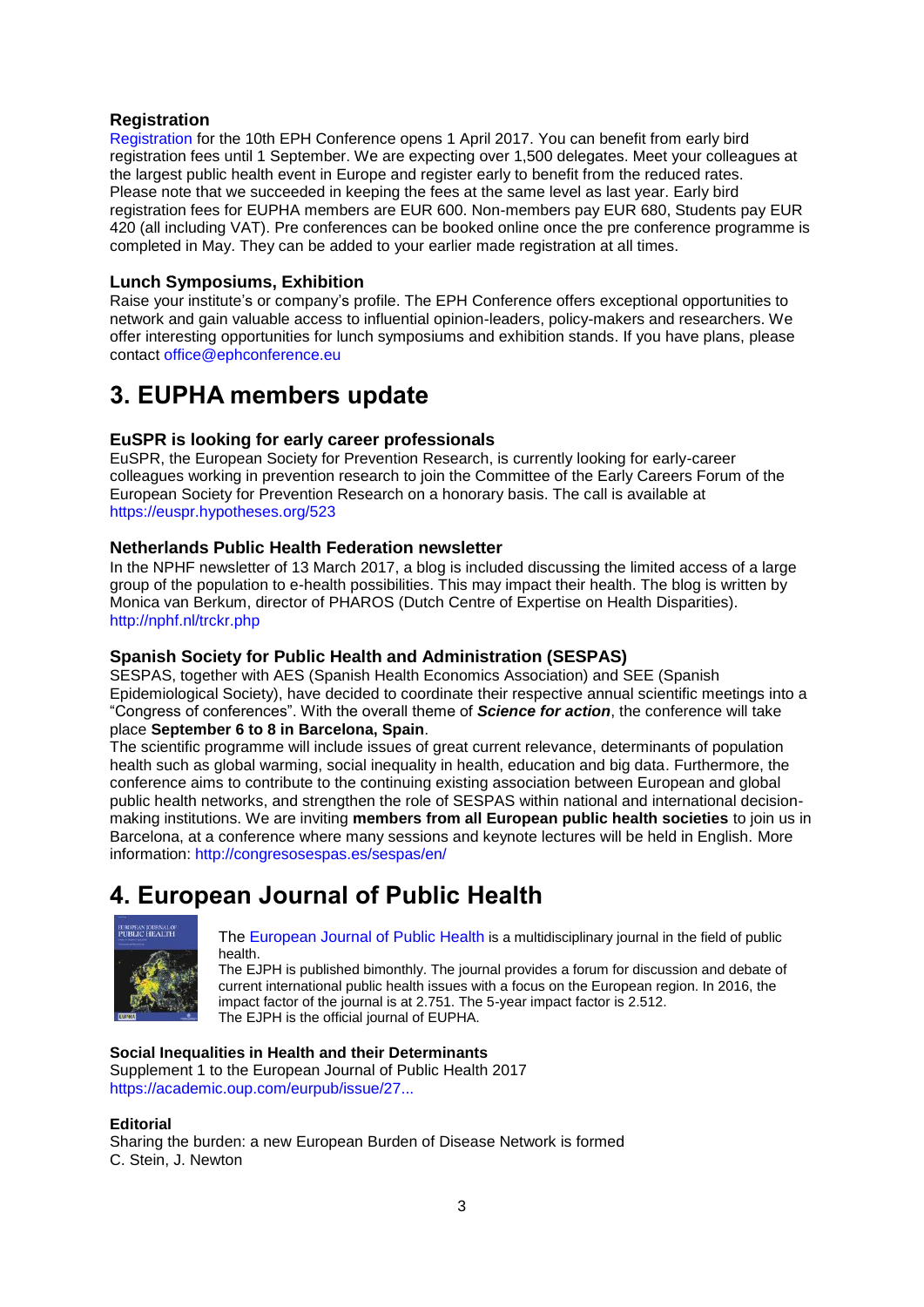Eur J Public Health published April 2017 [\[Full text\]](https://academic.oup.com/eurpub/article/27/2/191/3091413/Sharing-the-burden-a-new-European-Burden-of)

### **Article**

Associations between lifestyle factors and an unhealthy diet [Heidi P. Fransen, Jolanda M.A. Boer, Joline W.J. Beulens, G. Ardine de Wit, H. Bas Bueno-de-](javascript:;)[Mesquita, Jeljer Hoekstra, Anne M. May, Petra H.M. Peeters](javascript:;) Eur J Public Health published April 2017 **[\[Full text\]](https://academic.oup.com/eurpub/article-abstract/27/2/274/2418688/Associations-between-lifestyle-factors-and-an?redirectedFrom=fulltext)** 

Living alone and unplanned hospitalizations among older adults: a population-based longitudinal study Clément Pimouguet Debora Rizzuto Marten Lagergren Laura Fratiglioni Weili Xu Eur J Public Health (2017) 27 (2): 251-256. [\[Full text\]](https://doi.org/10.1093/eurpub/ckw150)

Searching for sustainability within public health policy: insights from an injury prevention perspective Gail Errington Catrin Evans Michael C. Watson Eur J Public Health (2017) 27 (2): 334-339. **IFull textl** 

## <span id="page-3-0"></span>**5. Call for proposals, job opportunities**

### **Vacancy at ECDC**

The European Centre for Disease Prevention and Control (ECDC) invites applications for the following position: Expert Public Health Training and Capacity Building. The deadline for application is 10 April 2017. For more information, visit the ECDC website:

<http://ecdc.europa.eu/en/aboutus/jobs/Pages/JobOpportunities.aspx>

### **Instituto de Saúde Pública da Universidade do Porto (ISPUP)**

ISPUP is hiring two assistant researchers for the project "Diabetes and obesity at the crossroads between Oncological and Cardiovascular diseases – a system analysis NETwork towards precision medicine (DOCnet)".

### **Assistant Researcher – DOCNet - Cardiovascular Epidemiology**

The successful candidate should have a PhD in Public Health, Medicine, Epidemiology or a related field and have relevant experience and publication track-record in Cardiovascular Epidemiology. Preference will be given to candidates with expertise in cohort studies projects. The initiative and critical thinking will also be taken into account in evaluating candidates. Two or more years of independent Post-Doctoral research in projects in this specific research area will be valuable. Excellent reading, writing and comprehension skills in English (mandatory).

**Call start and finish dates:** 13th of March and finish in the 30th of March 2017 **Applications must be sent by email to:** secretaria@ispup.up.pt

**Further information:**<http://ispup.up.pt/training-positions/other-positions/open-positions/12/>

### **Assistant Researcher - DOCNet - Diabetes Epidemiology Research**

The successful candidate should have a PhD in Public Health, Medicine, Epidemiology or a related field and have relevant experience and publication track-record in Diabetes Epidemiology Research. Preference will be given to candidates with expertise in cohort studies projects. The initiative and critical thinking will also be taken into account in evaluating candidates. Two or more years of independent Post-Doctoral research in projects in this specific research area will be valuable. Excellent reading, writing and comprehension skills in English (mandatory).

**Call start and finish dates:** 10th of March and finish in the 30th of March 2017.

**Applications must be sent by email to:** secretaria@ispup.up.pt

**Further information:** <http://ispup.up.pt/training-positions/other-positions/open-positions/11/>

### **WHO is looking for a Technical Officer**

Grade: P3, Fixed-Term Appointment, Contract duration: One year

Under the umbrella of the EHII, the main objective of the Health Information, Monitoring, and Analysis (HMA) Unit within the Division of Information, Evidence, Research and Innovation (DIR) is to ensure (i) the collection of health statistics for policy-making; (ii) coordination of health information activities across major stakeholders; and (iii) adequate dissemination and use of statistics and health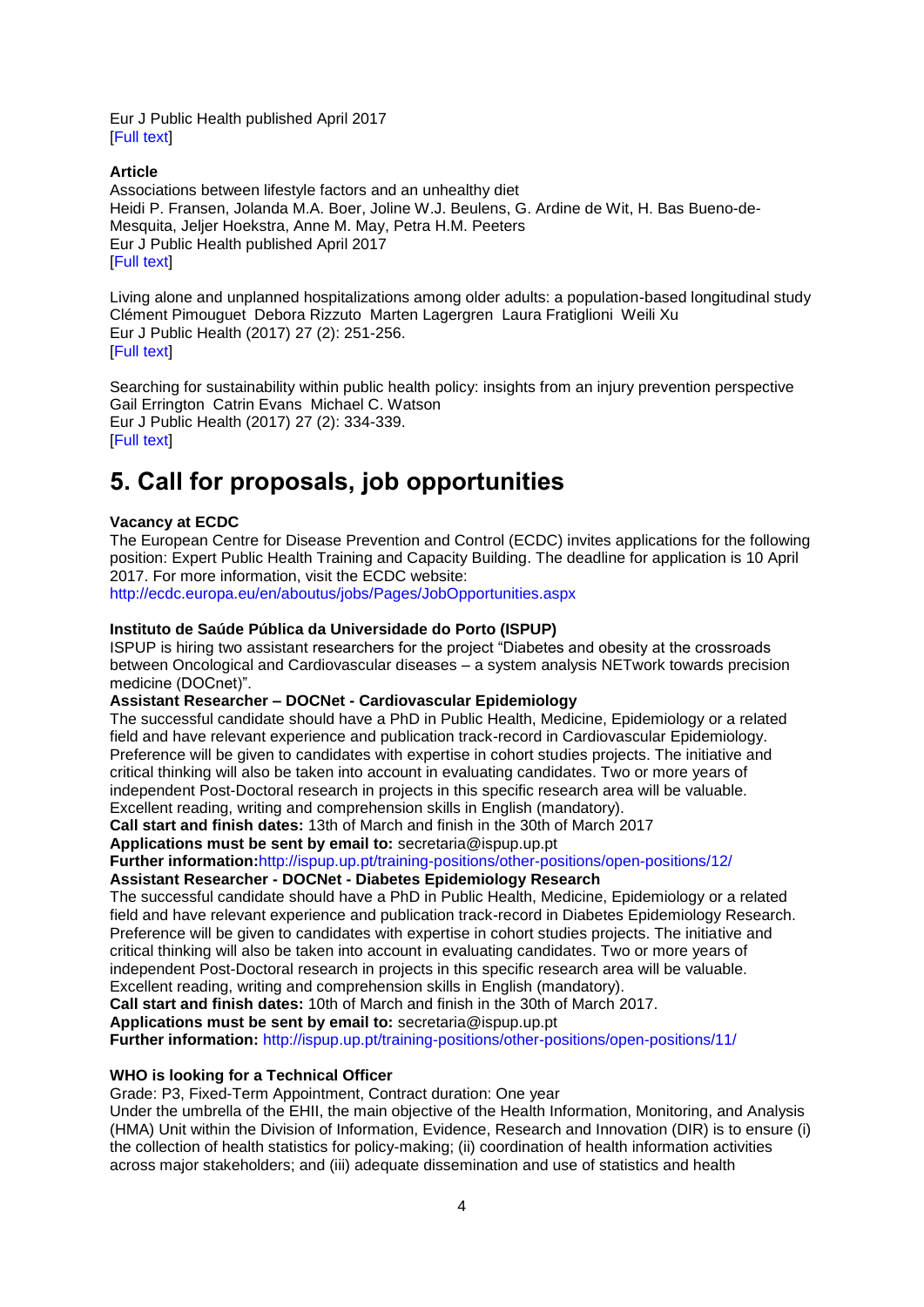information by the WHO Regional Office for Europe, WHO headquarters, Member States, and WHO partners and related organizations. The Unit also supports capacity building activities as well as the creation and implementation of multi-country and multi-stakeholders health information related networks in the Region.

More information: https://tl-int.vcdp.who.int/careersection/ex/iobdetail.ftl?iob=1700337andlang=en

#### **World Obesity Federation is looking for an Executive Director**

Closing date 13 April 2017

The World Obesity Federation [\(www.worldobesity.org\)](http://www.worldobesity.org/) is looking for an Executive Director to work with our members, trustees and staff to achieve our vision to drive forward global efforts to reduce, prevent and treat obesity. Candidates for this role will bring a proven track record of articulating and delivering a compelling vision and leading the growth of an organisation representing professional members of the scientific, medical and research communities from over 50 regional and national obesity associations. [Find out more here.](http://www.worldobesity.org/who-we-are/staff/career-opportunities/) [Download the job prospectus here](http://www.worldobesity.org/site_media/uploads/Executive_Director_Job_Prospectus.pdf)

#### **McGill University is looking for Assistant or Associate Professor of Public and Population Health**

Faculty of Medicine – Department of Epidemiology, Biostatistics and Occupational Health, Faculty of Medicine, McGill University.

Faculty members are responsible for conducting a strong research program and for supervising graduate trainees. The candidate will be expected to teach students in the graduate programs in Epidemiology and Public Health.

The successful candidate will have potential or proven ability to develop an internationally recognized research program in public and population health, health services or policy research and to obtain grants for his or her own research as well as to contribute to the building of successful research projects and programs.

More information:<http://www.mcgill.ca/medicine-academic/positionsavailable>

#### **WHO EURO is asking for your input**

The WHO Collaborating Centre on Complex Health Systems Research, Knowledge and Action at Durham University is undertaking a survey to explore evidence-informed policy-making across Europe and you are invited to take part **in a research project assessing the capacity for evidenceinformed policy-making in health across Europe.** You are invited to complete an online survey that should take around 45 minutes. To access the survey, please make use of the following links: [https://durham.onlinesurveys.ac.uk/eipacrosseurope\\_english](https://durham.onlinesurveys.ac.uk/eipacrosseurope_english) (English)

#### **Have your say on Erasmus+: European Commission invites citizens and organisations to give their views on Erasmus+ and its predecessor programmes**

The European Commission has launched a [public consultation](http://ec.europa.eu/programmes/erasmus-plus/resources/consultations/erasmus-plus-mid-term-evaluation-2017_en?pk_campaign=chapeauandpk_kwd=mtr2017) to seek the views of stakeholders and the general public on Erasmus+, as well as its predecessor programmes (Lifelong Learning, Youth in Action, Erasmus Mundus and other international higher education programmes).

The Commission welcomes feedback from all individuals and organisations with a stake in the programme through an [online questionnaire](http://www.surveygizmo.eu/s3/90027560/2e966dd3b731) available in all EU official languages. More information: Public consultation: [http://ec.europa.eu/programmes/erasmus-plus/resources/consultations/erasmus](http://ec.europa.eu/programmes/erasmus-plus/resources/consultations/erasmus-plus-mid-term-evaluation-2017_en?pk_campaign=chapeauandpk_kwd=mtr2017)[plus-mid-term-evaluation-2017\\_en?pk\\_campaign=chapeauandpk\\_kwd=mtr2017](http://ec.europa.eu/programmes/erasmus-plus/resources/consultations/erasmus-plus-mid-term-evaluation-2017_en?pk_campaign=chapeauandpk_kwd=mtr2017) Online Questionnaire:<http://www.surveygizmo.eu/s3/90027560/2e966dd3b731>

## <span id="page-4-0"></span>**6. Interesting news**

#### **What will Donald Trump's presidency mean for health? A scorecard**

Prof Martin McKee, Scott L Greer, PhD, Prof David Stuckler

US Presidents make their mark on health, for better or worse. Donald Trump campaigned on a populist platform to "make America great again". While the actual policies his administration will pursue—and the priority he will place on each of them—remain in many ways uncertain, both his statements and his nominations for key government posts suggest that his presidency could have profound implications for health. We propose criteria on which the global health community can judge the success or failure of a Trump presidency, based on a selection of the 17 Sustainable Development Goals that apply to health.

[http://www.thelancet.com/journals/lancet...](http://www.thelancet.com/journals/lancet/article/PIIS0140-6736(17)30122-8/abstract)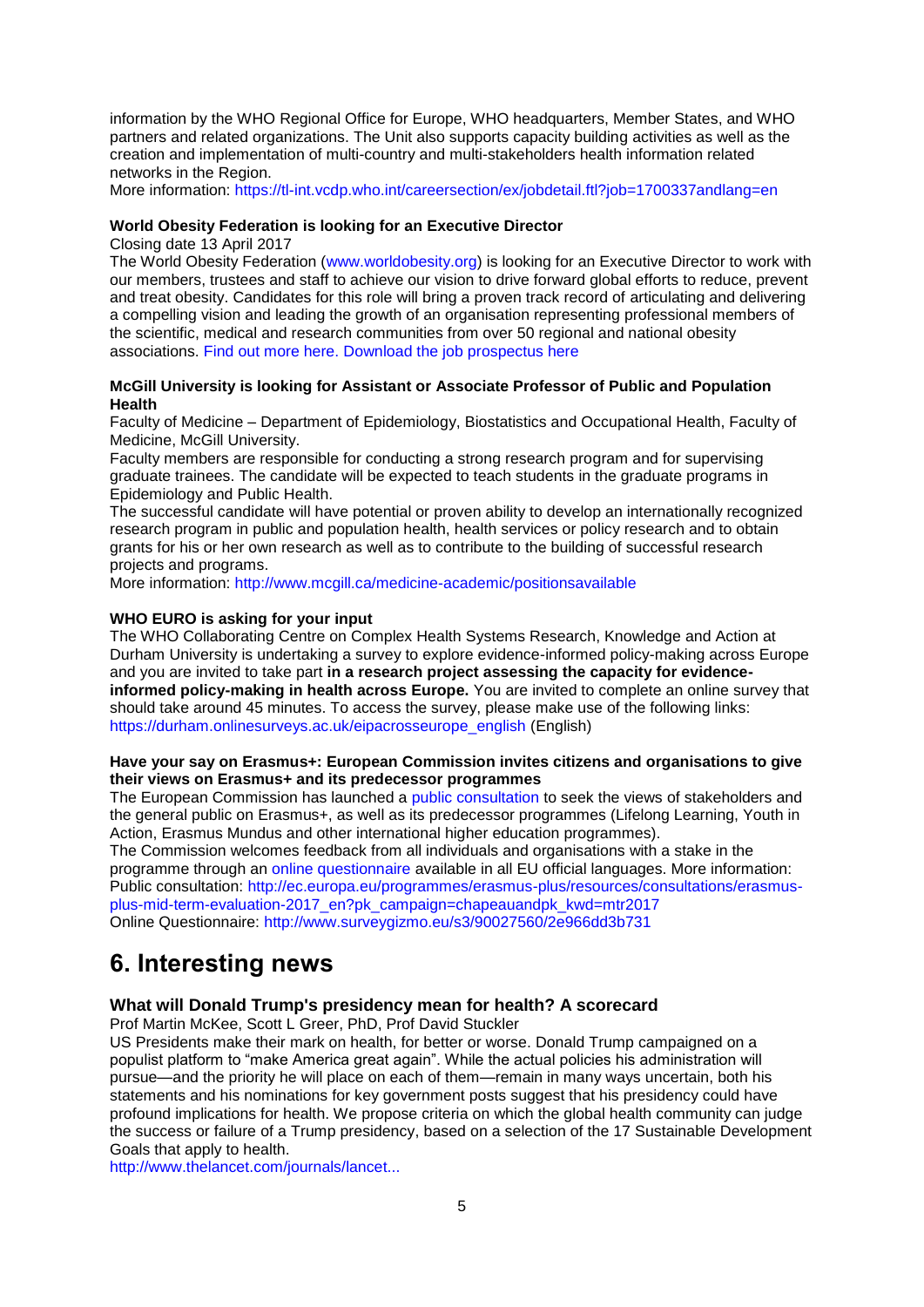### **Fourth SEE Health Ministerial Forum in Chisinau, Moldova, 3 - 4 April 2017**

On 3 and 4 April 2017 ministers of the nine countries members of the South eastern Europe Health Network (SEEHN) will gather at their Fourth SEE Health Ministerial Forum in Chisinau, the Republic of Moldova.The Fourth Forum, under the theme "Health, well-being and prosperity in SEE by 2030 in the context of the Sustainable Development Goals of the UN", follows 15 years of SEE cooperation, streamlined towards the global and European efforts for achieving improved health, equity and accountability in health. The main purpose of the Forum is to introduce joint subregional and national actions in the SEE region for implementing and achieving the United Nations Sustainable Development Goals (SDGs), with the objective of better health, equity and accountability. More information: [http://seehn.org/fourth-see-health-ministerial-forum-in-chisinau-the-republic-of](http://seehn.org/fourth-see-health-ministerial-forum-in-chisinau-the-republic-of-moldova-03-and-04-april-2017/)[moldova-03-and-04-april-2017/#](http://seehn.org/fourth-see-health-ministerial-forum-in-chisinau-the-republic-of-moldova-03-and-04-april-2017/)

### *"Transforming the challenge of an ageing population into an opportunity. The experience of the European Regions"*

*The Italian Mattone Internazionale Salute Programme (ProMIS*)**,** in collaboration with *the Reference Site Collaborative Network (RSCN)* of the European Innovation Partnership on Active and Healthy Ageing (EIP-AHA) organized in *Rome* last March the 23rd -24**th** the RSCN meeting *"Transforming the challenge of an ageing population into an opportunity. The experience of the European Regions"* at the Ministry of Health premises. During the event remarkable speakers introduced the EIP-AHA Reference Sites Network, the Blueprint document on Digital Health and Silver Economy and the Twinning results in the framework of EIP-AHA. The Action Groups promoters had the opportunity to talk about their experiences and to share best practices on active and healthy ageing, while the 4 stars Reference Sites presented their integrated ecosystems based on a Quadruple helix model where government, industry, academia and civil participants work together, underlining the investments undertaken, the challenges tackled, the lessons learned and the scale up strategies to be implemented. Please click [here](http://www.promisalute.it/servizi/eventi/cerca_fase03.aspx?ID=2687) for the presentations of the event.

### **Patients more likely to get flu shots when doctors make appointments**

Doctors who take a proactive stance and schedule flu shots for patients can dramatically increase vaccination rates, new research has found. [https://www.sciencedaily.com/releases/20...](https://www.sciencedaily.com/releases/2017/03/170310084214.htm?utm_source=feedburner&utm_medium=email&utm_campaign=Feed%3A+sciencedaily%2Fscience_society%2Fpublic_health+%28Public+Health+News+--+Scien)

#### **Popular charity heart screenings for teens may cause more problems than they solve** Dozens of not-for-profit organizations have formed in the past decade to promote free or low-cost

heart screenings for teens. These groups often claim such tests save lives by finding abnormalities that might pose a risk of sudden cardiac death. But the efforts are raising concerns. [http://khn.org/news/popular-charity-hear...](http://khn.org/news/popular-charity-heart-screenings-for-teens-may-cause-more-problems-than-they-solve/)

### **Trans students face 'detrimental' health effects without Fed protection**

Transgender students who have been fighting for access to public facilities — including restrooms that align with their gender identity are just going to have to hold it. That's the message LGBTQ advocates say President Donald Trump sent after his administration rescinded past guidance on transgender protections in public schools, which they fear opens trans students to physical and psychological harm.

[http://www.nbcnews.com/feature/nbc-out/w...](http://www.nbcnews.com/feature/nbc-out/without-federal-protections-trans-students-face-potential-health-crisis-n725156)

### **WHO: These 12 bacteria pose greatest risk to human health**

Twelve types of bacteria were deemed "priorities" in urgent need of new antibiotics, according to a list released by the World Health Organization on Monday.

The first list of its kind, it highlights bacteria that global health experts believe pose the greatest threats to human health. The WHO is calling on governments and pharmaceutical companies to prioritize the development of new drugs against them.

[http://edition.cnn.com/2017/02/27/health...](http://edition.cnn.com/2017/02/27/health/who-bacteria-antibiotics-list-amr/)

### **How to Get Patients to Take More Control of Their Medical Decisions**

For years, patients have been hearing the same message from the health-care industry: Get involved. They're told they need to do more to monitor their chronic conditions. They are directed to be more active in deciding what treatments to have, or whether to treat a condition at all. [https://www.wsj.com/articles/how-to-get-...](https://www.wsj.com/articles/how-to-get-patients-to-take-more-control-of-their-medical-decisions-1488164941?utm_campaign=KHN%3A%20First%20Edition&utm_source=hs_email&utm_medium=email&utm_content=43514)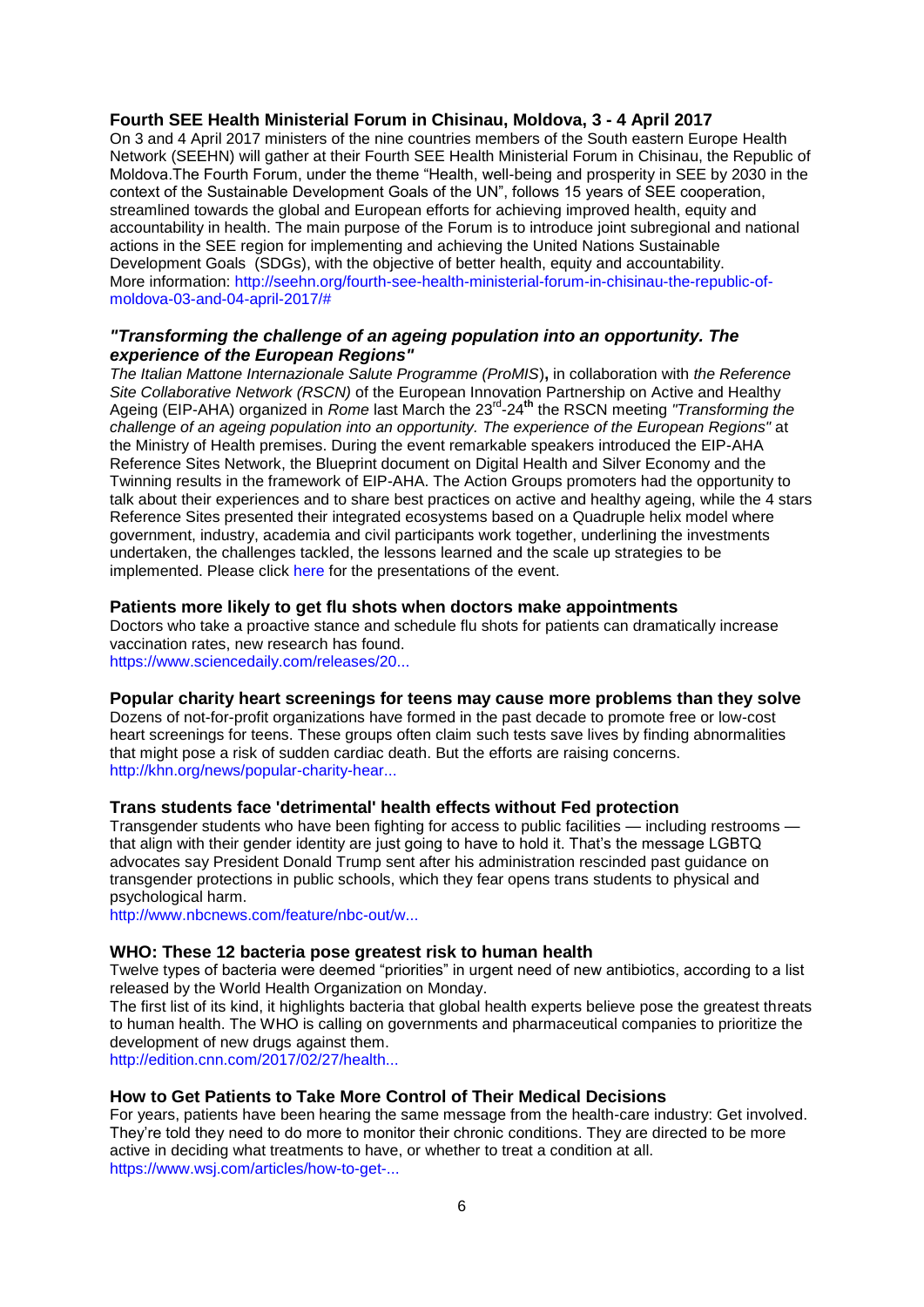#### **Bad Diet in Teen Years Could Raise Later Breast Cancer Risk**

Here's a good reason to check what your kids are eating: women who remember having eaten poorly as teenagers were more likely to develop early breast cancer, researchers reported Wednesday. They found women who ate the most inflammatory diet – heavy in red meat, sodas, sweet foods and white flour – were up to a third more likely to develop breast cancer in their 20s, 30s or 40s compared to women who thrived on salads and whole grains.

[http://www.nbcnews.com/health/cancer/bad...](http://www.nbcnews.com/health/cancer/bad-diet-teen-years-could-raise-later-breast-cancer-risk-n727881)

#### **Nervous system birth defects 20 times likelier for Zika-hit mothers, study finds**

Pregnant women infected with Zika are 20 times more likely to give birth to children with central nervous system birth defects such as abnormally small heads, a study from the US Centers for Disease Control and Prevention has found.

Researchers compared data about early brain malformations, microcephaly, eye defects, and other central nervous system problems in babies born in 2013 – before Zika reached the US – to the children of mothers infected with Zika in 2016.

[https://www.theguardian.com/world/2017/m...](https://www.theguardian.com/world/2017/mar/02/zika-birth-defects-cdc-central-nervous-system)

### **Some Melanoma Survivors Are Still Getting Too Much Sun Exposure**

People who have survived melanoma were more likely to protect themselves from sun exposure than those who hadn't experienced the disease, but a significant portion of them still reported getting a sunburn in the past year, among other behaviors that might increase the risk of a new cancer. The study, which appears Thursday in Cancer Epidemiology, Biomarkers and Prevention, included 724 cancer survivors who had been diagnosed with melanoma, a potentially deadly form of skin cancer, between July 2004 and December 2007.

[http://www.npr.org/sections/health-shots...](http://www.npr.org/sections/health-shots/2017/03/02/517967766/some-melanoma-survivors-are-still-getting-too-much-sun-exposure?utm_campaign=KHN%3A%20First%20Edition&utm_source=hs_email&utm_medium=email)

#### **Polluted environments kill 1.7 million children a year: WHO**

A quarter of all global deaths of children under five are due to unhealthy or polluted environments including dirty water and air, second-hand smoke and a lack or adequate hygiene, the World Health Organization (WHO) said on Monday.

[http://www.reuters.com/article/us-health...](http://www.reuters.com/article/us-health-pollution-who-idUSKBN16D00H?utm_campaign=trueAnthem:+Trending+Content&utm_content=58bcee0004d301101be6d547&utm_medium=trueAnthem&utm_source=twitter)

#### **Syrian children in state of 'toxic stress', Save the Children says**

Millions of Syrian children could be living in a state of "toxic stress" due to prolonged exposure to the horrors of war, aid group Save the Children says.

The damage to an entire generation of children could soon become irreversible without immediate help, it adds.

[http://www.bbc.com/news/world-middle-eas...](http://www.bbc.com/news/world-middle-east-39188402)

#### **Birth weight not a good proxy for population health**

Despite dramatic improvements in human health, babies' average birth-weights have not increased over the last 150 years reveals new research from the London School of Economics and Political Science (LSE). United Kingdom

[https://www.sciencedaily.com/releases/20...](https://www.sciencedaily.com/releases/2017/03/170306091738.htm?utm_source=feedburner&utm_medium=email&utm_campaign=Feed%3A+sciencedaily%2Fscience_society%2Fpublic_health+%28Public+Health+News+--+Scien)

#### **Should we commit to eradicate malaria worldwide?**

Should we commit to eradicate malaria worldwide? For the author of a new report, eradication is the only equitable and sustainable solution.

[https://www.sciencedaily.com/releases/20...](https://www.sciencedaily.com/releases/2017/03/170303131008.htm?utm_source=feedburner&utm_medium=email&utm_campaign=Feed%3A+sciencedaily%2Fscience_society%2Fpublic_health+%28Public+Health+News+--+Scien)

### **Air pollution can alter the effectiveness of antibiotics and increases the potential of disease, new study reveals**

New research has explored the impact of black carbon on bacteria in the respiratory tract. The study specifically looked into how air pollution affects the bacteria living in our bodies, specifically the respiratory tract -- the nose, throat and lungs.

United Kingdom

[https://www.sciencedaily.com/releases/20...](https://www.sciencedaily.com/releases/2017/03/170302091237.htm?utm_source=feedburner&utm_medium=email&utm_campaign=Feed%3A+sciencedaily%2Fscience_society%2Fpublic_health+%28Public+Health+News+--+Scien)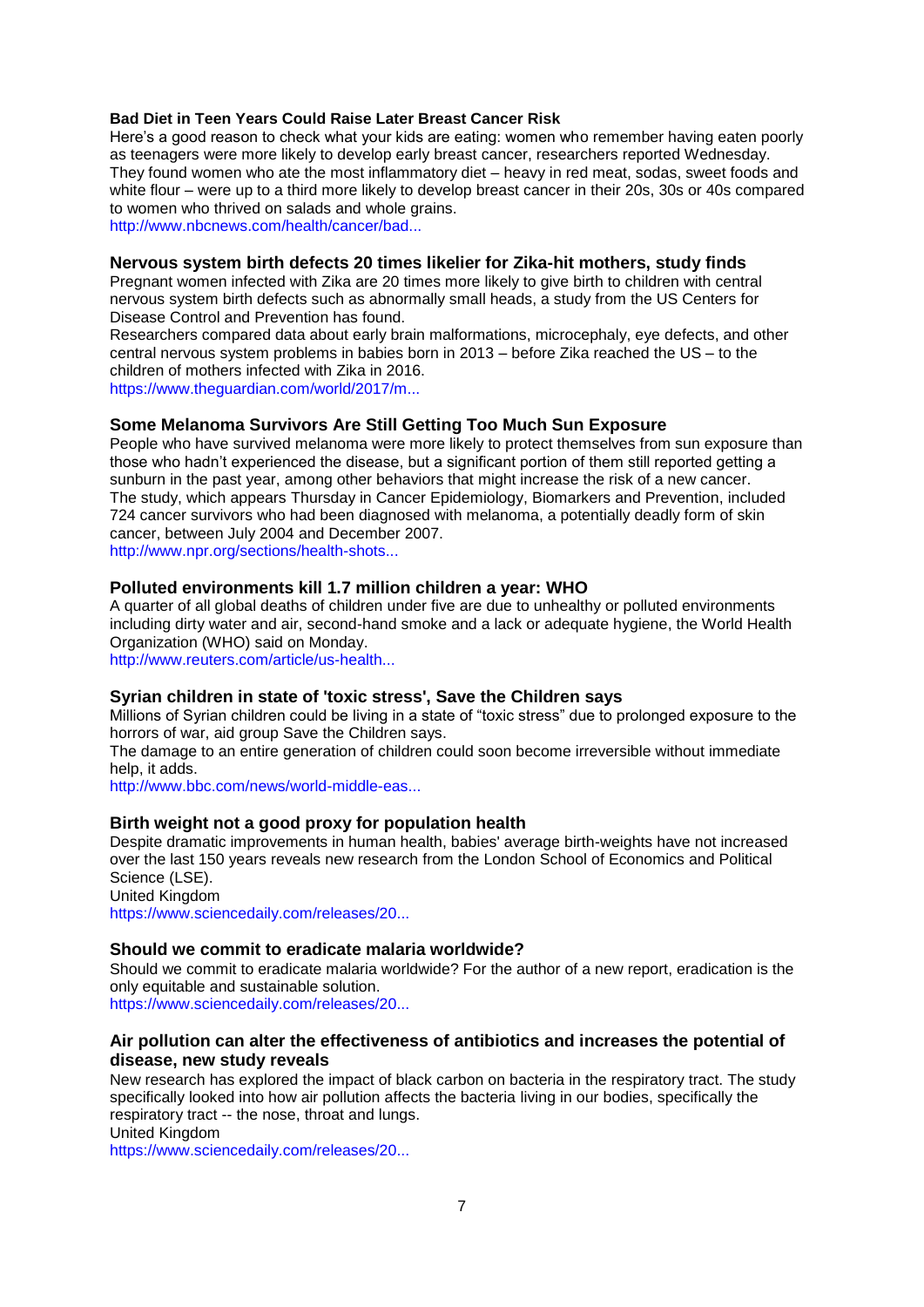### **Research could lead to better vaccines and new antivirals**

Scientists have identified a new regulator of the innate immune response—the immediate, natural immune response to foreign invaders. The study suggests that therapeutics that modulate the regulator—an immune checkpoint—may represent the next generation of antiviral drugs, vaccine adjuvants, cancer immunotherapies, and treatments for autoimmune disease. [https://www.sciencedaily.com/releases/20...](https://www.sciencedaily.com/releases/2017/02/170227121301.htm?utm_source=feedburner&utm_medium=email&utm_campaign=Feed%3A+sciencedaily%2Fscience_society%2Fpublic_health+%28Public+Health+News+--+Scien)

#### **Broad cancer vaccine may be out of reach**

The high level of genetic diversity between individual tumors suggests that if it were to be developed, a broad cancer vaccine would be unlikely to work for more than 0.3 percent of the population, according to new research.

[https://www.sciencedaily.com/releases/20...](https://www.sciencedaily.com/releases/2017/02/170223202031.htm?utm_source=feedburner&utm_medium=email&utm_campaign=Feed%3A+sciencedaily%2Fscience_society%2Fpublic_health+%28Public+Health+News+--+Scien)

#### **White paper on Value of innovation in oncology**

*On Tuesday 25th April 2017, the European Cancer Patient Coalition will present the White Paper "Value of Innovation in Oncology", its vision for sustainable, equitable and accessible innovation of cancer care in Europe, including 10 sets of recommendations to the EU and Member States.* <http://www.ecpc.org/>

#### **Patients lose sight after stem cells are injected into their eyes**

Three women suffered severe, permanent eye damage after stem cells were injected into their eyes, in an unproven treatment at a loosely regulated clinic in Florida, doctors reported in an article published Wednesday in The New England Journal of Medicine. The cases expose gaps in the ability of government health agencies to protect consumers from unproven treatments offered by entrepreneurs who promote the supposed healing power of stem cells. [https://www.nytimes.com/2017/03/15/healt...](https://www.nytimes.com/2017/03/15/health/eyes-stem-cells-injections.html?rref=collection%2Fsectioncollection%2Fhealth&action=click&contentCollection=health®ion=rank&module=package&version=highligh)

### **The global tobacco control treaty has reduced smoking rates in its first decade, but more work is needed**

Despite worldwide progress since the WHO Framework Convention on Tobacco Control (WHO-FCTC) came into effect in 2005, not all key demand-reduction measures have been fully implemented at the same pace, but doing so could reduce tobacco use even further, say researchers. [https://www.sciencedaily.com/releases/20...](https://www.sciencedaily.com/releases/2017/03/170322100702.htm?utm_source=feedburner&utm_medium=email&utm_campaign=Feed%3A+sciencedaily%2Fscience_society%2Fpublic_health+%28Public+Health+News+--+Scien)

### **Antenatal screening in Europe: How to avoid mother-to-child transmission of infections**

Transmission of infections with HIV, hepatitis B, syphilis or rubella from mother to child before and during birth as well as in infancy still occur across Europe -- despite existing prevention methods. A new report outlines the cornerstones for effective antenatal screening programs across the EU/EEA countries.

[https://www.sciencedaily.com/releases/20...](https://www.sciencedaily.com/releases/2017/03/170321145310.htm?utm_source=feedburner&utm_medium=email&utm_campaign=Feed%3A+sciencedaily%2Fscience_society%2Fpublic_health+%28Public+Health+News+--+Scien)

#### **Rehabilitation 2030: A Call for Action**

There is a substantial and ever-increasing unmet need for rehabilitation worldwide, which is particularly profound in low- and middle-income countries. Bringing stakeholders together in the Rehabilitation 2030: A Call for Action meeting provided an invaluable opportunity for discussing the strategic direction for coordinated action and establishing joint commitments to raise the profile of rehabilitation as a health strategy relevant to the whole population, across the lifespan and across the continuum of care. Access all presentations and relevant material through the link: <http://www.who.int/disabilities/care/rehab-2030/en/>

## <span id="page-7-0"></span>**7. Upcoming courses and conferences**

GOING<sup>INTERNATIONAL</sup> »medicine & health« Education, Training & Career

[Going International](http://www.goinginternational.eu/) is the first source for finding courses, seminars, congresses and other events in the fields of medicine & health. Going International is Europe's biggest service provider and information platform and serves as an interface between organisers and participants of events. Going International is an official partner of EUPHA.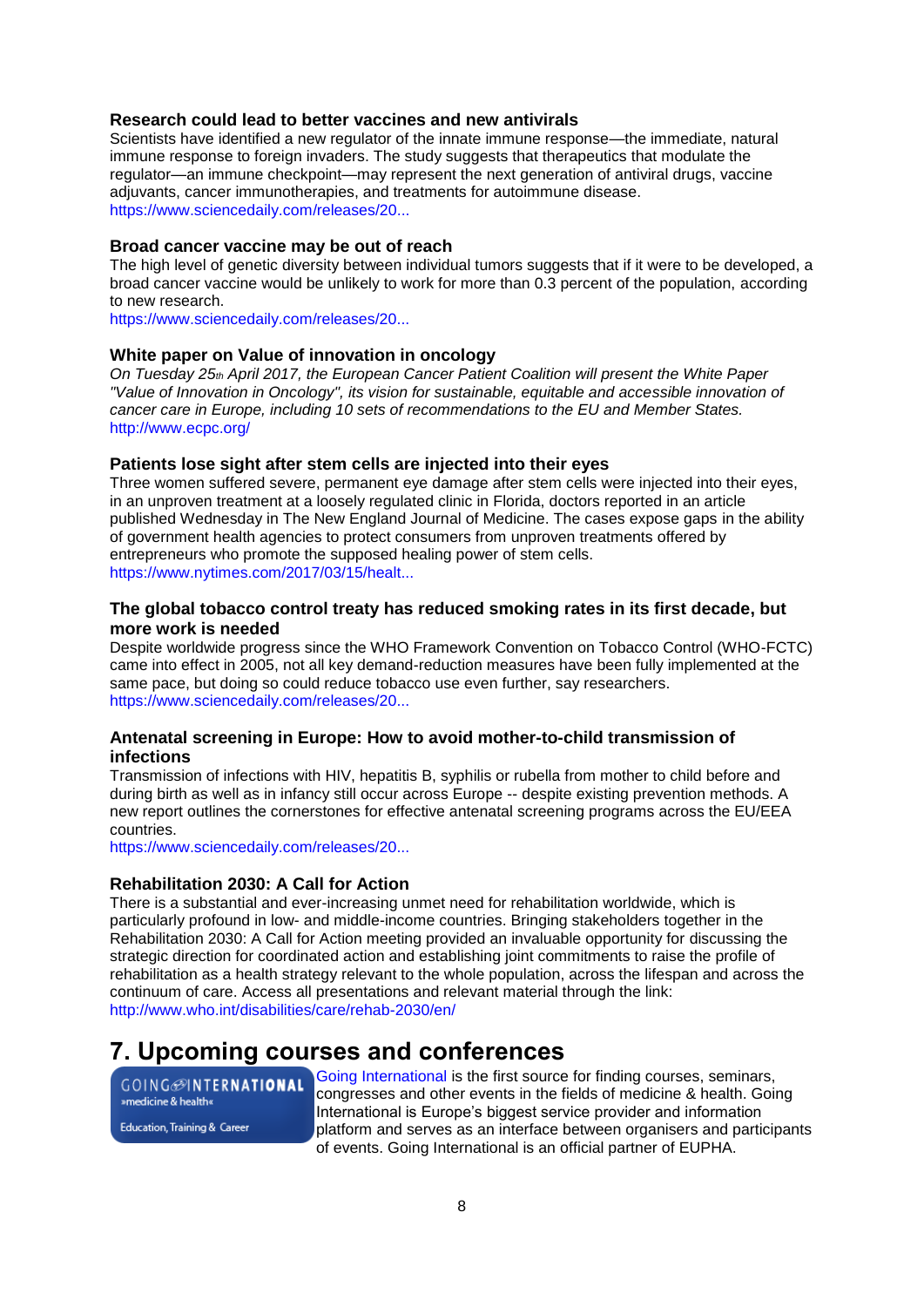| Title:<br>Organiser:                     | <b>15th World Congres on Public Health</b><br>Date / location: 3 Apr 2017 - 7 Apr 2017 / Melbourne, Australia<br>WFPHA and Public Health Association of Australia                                                                    |
|------------------------------------------|--------------------------------------------------------------------------------------------------------------------------------------------------------------------------------------------------------------------------------------|
| Title:<br>Date / location:<br>Organiser: | <b>Health Economics for Public Health Practice and Research</b><br>3 Apr 2017 - 5 Apr 2017 / Bangor, United Kingdom<br><b>Bangor University</b>                                                                                      |
| Title:<br>Organiser:                     | 3rd Public Health Conference: Youth and Health<br>Date / location: 6 Apr 2017 - 7 Apr 2017 / Tirgu Mures-Corunca, Italy<br>Sapienza University                                                                                       |
| Title:<br>Organiser:                     | <b>Evidence Meets Decisions Makers - Better Use of Evidence for Better Health</b><br>Date / location: 6 Apr 2017 / Basel, Switzerland<br>Swiss Tropical and Public Health Institute                                                  |
| Title:                                   | 25th International Conference on Health Promoting Hospitals and Health                                                                                                                                                               |
| Date / location:<br>Organiser:           | <b>Services</b><br>12 Apr 2017 - 14 Apr 2017 / Vienna, Austria<br>Austrian HPH-Network and WHO-CC for Health Promotion in Hospitals and Health<br>Care at Austrian Public Health Institute                                           |
| Title:<br>Organiser:                     | <b>Obesity: Tipping Back the Scales of the Nation</b><br>Date / location: 19 Apr 2017 / Manchester, United Kingdom<br>Open Forum Events                                                                                              |
| Title:<br>Date / location:<br>Organiser: | <b>Dementia: Implementing Better Care</b><br>20 Apr 2017 / Manchester, United Kingdom<br>Open Forum Events                                                                                                                           |
| Title:<br>Organiser:                     | <b>Course: Introduction to Health Technology Assessment</b><br>Date / location: 2 May 2017 - 5 May 2017 / Tyrol, Austria<br>UMIT, the health and life sciences university                                                            |
| Title:<br>Organiser:                     | <b>European Diabetes Epidemiology Group Annual Meeting</b><br>Date / location: 6 May 2017 - 9 May 2017 / Dubrovnik, Croatia<br>: EASD European Diabetes Epidemiology Group EDEG / Croatian Institute of Public<br><b>Health CIPH</b> |
| Title:<br>Organiser:                     | <b>EU Falls Festival 2017</b><br>Date / location: 8 May 2017 - 9 May 2017 / Amsterdam, Netherlands<br><b>EU Falls Festival</b>                                                                                                       |
| Title:<br>Date / location:<br>Organiser: | eHealthWeek 2017<br>10 May 2017 - 12 May 2017 / Malta<br>Maltese Ministry for Health, EC, HIMSS Europe                                                                                                                               |
| Title:<br>Date / location:<br>Organiser: | 10th Annual World Cancer Congress (WCC-2017)<br>19 May 2017 - 21 May 2017 / Barcelona, Spain<br><b>BIT</b>                                                                                                                           |
| Title:<br>Date / location:<br>Organiser: | <b>Social Sciences and Health Innovations: Making Health Public</b><br>22 May 2017 - 24 May 2017 / Tomsk, Russia<br>Tomsk Stat University and Maastricht University                                                                  |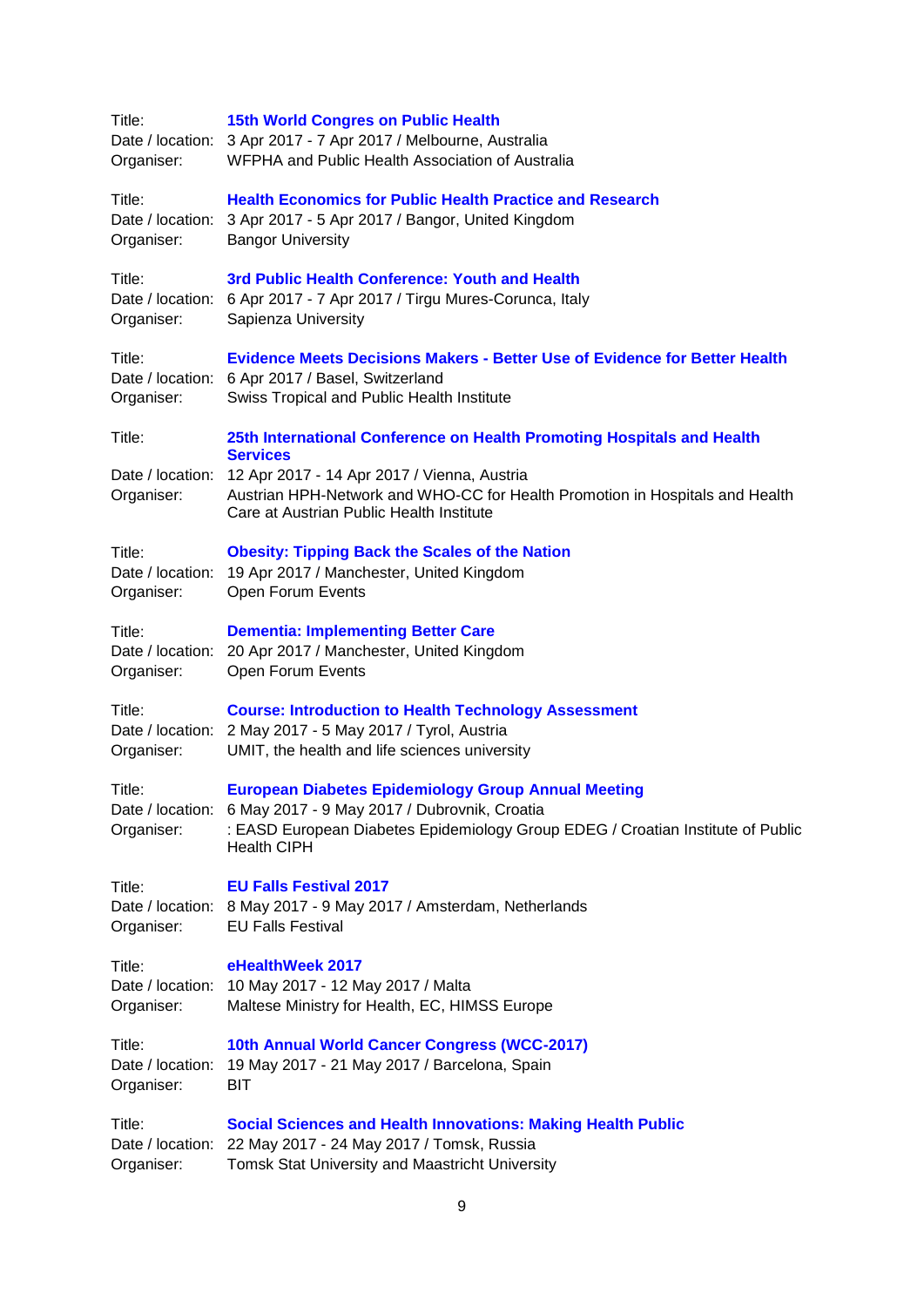| Title:<br>Organiser:                     | <b>RCPE Symposium: Public Health in a changing world</b><br>Date / location: 31 May 2017 / Edinburgh, United Kingdom<br>Royal College of Physicians of Edinburgh                                                                                    |
|------------------------------------------|-----------------------------------------------------------------------------------------------------------------------------------------------------------------------------------------------------------------------------------------------------|
| Title:                                   | 2017 Edition of the Summer School on Modern Methods in Biostatistics and<br><b>Epidemiology</b>                                                                                                                                                     |
|                                          | Date / location: 4 Jun 2017 - 17 Jun 2017 / Treviso, Italy                                                                                                                                                                                          |
| Title:<br>Organiser:                     | Old tensions, emerging paradoxes in health: rights, knowledge, and trust<br>Date / location: 7 Jun 2017 - 8 Jun 2017 / Lisbon, Portugal<br>European Society for Health and Medical Sociology                                                        |
| Title:<br>Organiser:                     | <b>EHMA 2017 Annual Conference</b><br>Date / location: 13 Jun 2017 - 15 Jun 2017 / Milan, Italy<br>European Health Management Association - EHMA                                                                                                    |
| Title:<br>Date / location:<br>Organiser: | <b>Health Economics, Management and Policy Conference Athens Greece</b><br>19 Jun 2017 - 22 Jun 2017 / Athens, Greece<br>Athens Institute for Education and Research (ATINER)                                                                       |
| Title:<br>Date / location:<br>Organiser: | <b>Public Health Beyond Borders - driving change with evidence</b><br>20 Jun 2017 - 21 Jun 2017 / Telford, United Kingdom<br>Faculty of Public Health and National Institute for Health and Care Excellence                                         |
| Title:<br>Organiser:                     | 5th EUFEP Congress 2017: Child and Adolescent Health - A mere Child's<br><b>Play? Public Service Obligation and Parental Responsibilities</b><br>Date / location: 21 Jun 2017 - 22 Jun 2017 / Kloser Und, Krems, Austria<br>Danube University Krems |
| Title:<br>Organiser:                     | Going beyond the salt shaker<br>Date / location: 27 Jun 2017 / Brussels, Belgium<br>European Salt Producers' Association - EuSalt                                                                                                                   |
| Title:<br>Organiser:                     | healtheurope Amsterdam<br>Date / location: 28 Jun 2017 - 29 Jun 2017 / Amsterdam, Netherlands<br>healtheurope                                                                                                                                       |
| Title:<br>Organiser:                     | <b>Summer school on Health law and ethics</b><br>Date / location: 28 Jun 2017 - 7 Jul 2017 / Rotterdam, Netherlands<br><b>Erasmus University</b>                                                                                                    |
| Title:<br>Organiser:                     | <b>ECCE Summer Program on Medicine</b><br>Date / location: 1 Jul 2017 - 31 Jul 2017 / Prague, Czech Republic<br>European Centre for Career Education (ECCE)                                                                                         |
| Title:<br>Date / location:<br>Organiser: | 9th International Shared Decision Making Conference<br>2 Jul 2017 - 5 Jul 2017 / Lyon, France<br>University of Lyon                                                                                                                                 |
| Title:<br>Date / location:<br>Organiser: | <b>Assessing Public Health in Emergency Situations (APHES)</b><br>3 Jul 2017 - 14 Jul 2017 / Brussels, Belgium<br>Centre for Research on the Epidemiology of Disasters (CRED)                                                                       |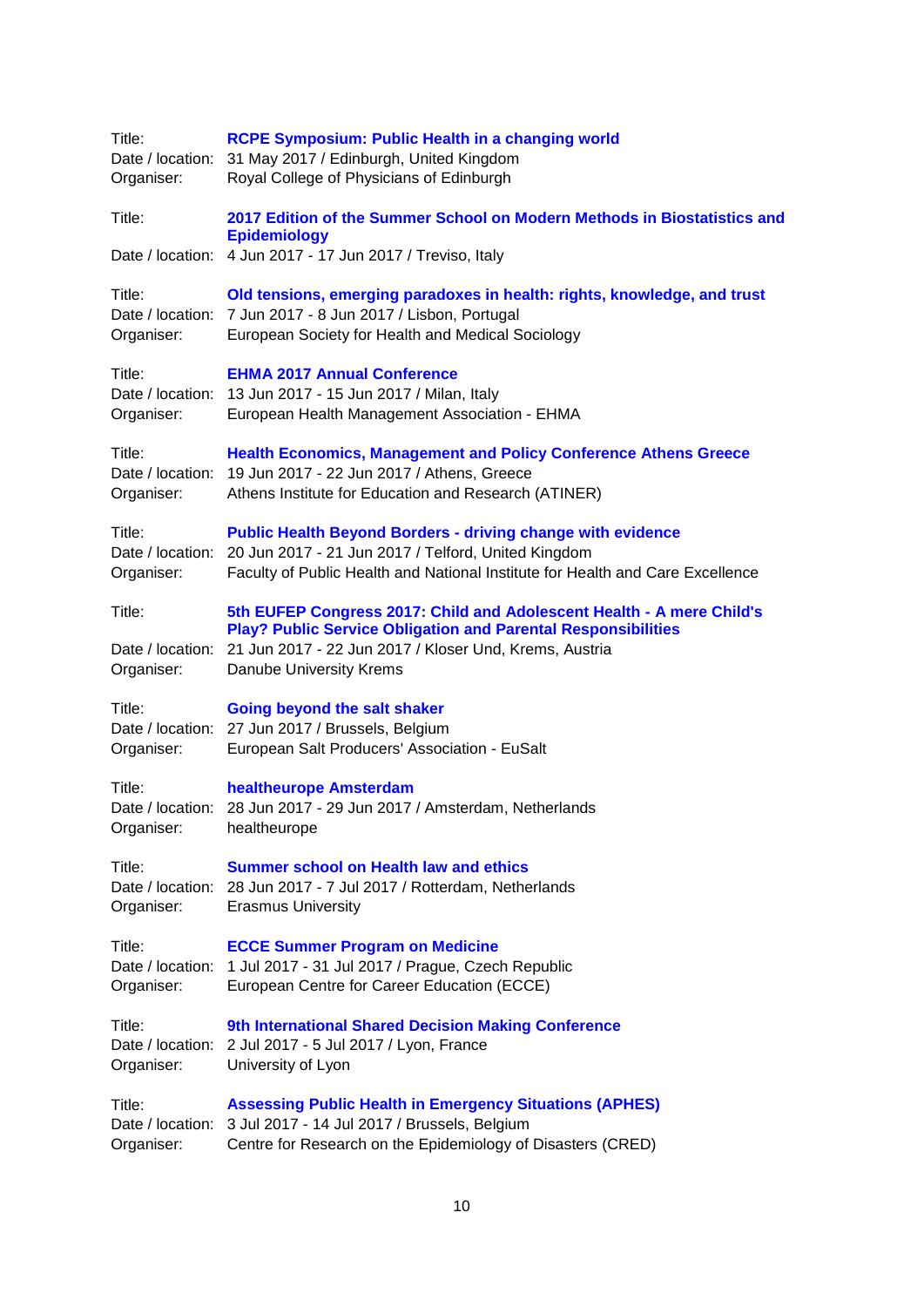| Title:<br>Date / location:<br>Organiser: | <b>UCL Health and Society Summer School: Social Determinants of Health</b><br>3 Jul 2017 - 7 Jul 2017 / London, United Kingdom<br><b>UCL</b>                                                  |
|------------------------------------------|-----------------------------------------------------------------------------------------------------------------------------------------------------------------------------------------------|
| Title:<br>Date / location:<br>Organiser: | <b>Children and Young People's Mental Health: Taking early action</b><br>6 Jul 2017 / London, United Kingdom<br>Open Forum Events                                                             |
| Title:<br>Date / location:<br>Organiser: | <b>European Training Consortium summer school - Public Health Assets</b><br>16 Jul 2017 - 29 Jul 2017 / Alicante, Spain<br>European Training Consortium in Public Health and Health Promotion |
| Title:<br>Date / location:<br>Organiser: | <b>Barcelona Global Health Summer School 2017: Innovation, Access and Health</b><br>16 Jul 2017 - 21 Jul 2017 / Barcelona, Spain<br>Barcelona Global Health Summer School                     |
| Title:<br>Organiser:                     | <b>European Observatory Summer School 2017</b><br>Date / location: 23 Jul 2017 - 29 Jul 2017 / San Servolo, Venice<br><b>European Observatory</b>                                             |
| Title:                                   | Introduction to Mathematical Models of the Epidemiology and Control of                                                                                                                        |
| Date / location:<br>Organiser:           | Infectious Diseases: An interactive short course for professionals<br>4 Sep 2017 - 15 Sep 2017 / London, United Kingdom<br>Imperial College London                                            |
| Title:<br>Date / location:<br>Organiser: | 61st Annual Scientific Meeting Society for Social Medicine (SSM)<br>6 Sep 2017 - 8 Sep 2017 / Manchester, United Kingdom<br>Society for Social Medicine                                       |
| Title:<br>Date / location:<br>Organiser: | <b>Science for Action</b><br>6 Sep 2017 - 8 Sep 2017 / Barcelona, Spain<br>AES (the Spanish Health Economics Association) and SEE (the Spanish<br>Epidemiological Society)                    |
| Title:<br>Organiser:                     | <b>The Sixth ESWI Influenza Conference</b><br>Date / location: 10 Sep 2017 - 13 Sep 2017 / Riga, Latvia<br><b>ESWI</b>                                                                        |
| Title:<br>Date / location:<br>Organiser: | Healthy aging at the crossroads: challenges and need for further action<br>21 Sep 2017 - 23 Sep 2017 / Istanbul, Turkey<br><b>Healthy Community Association</b>                               |
| Title:                                   | FFC's 22nd International Conference on Functional Foods and Chronic                                                                                                                           |
| Organiser:                               | <b>Diseases</b><br>Date / location: 22 Sep 2017 - 23 Sep 2017 / Boston, United States<br><b>Functional Food Center</b>                                                                        |
| Title:<br>Date / location:<br>Organiser: | 14th International Conference on Urban Health<br>26 Sep 2017 - 29 Sep 2017 / Coimbra, Portugal<br><b>ISUH</b>                                                                                 |
| Title:<br>Organiser:                     | <b>International Course: Introduction to Epidemiology</b><br>Date / location: 16 Oct 2017 - 20 Oct 2017 / Rome, Italy<br>SItl and Università Cattolica del Sacro Cuore                        |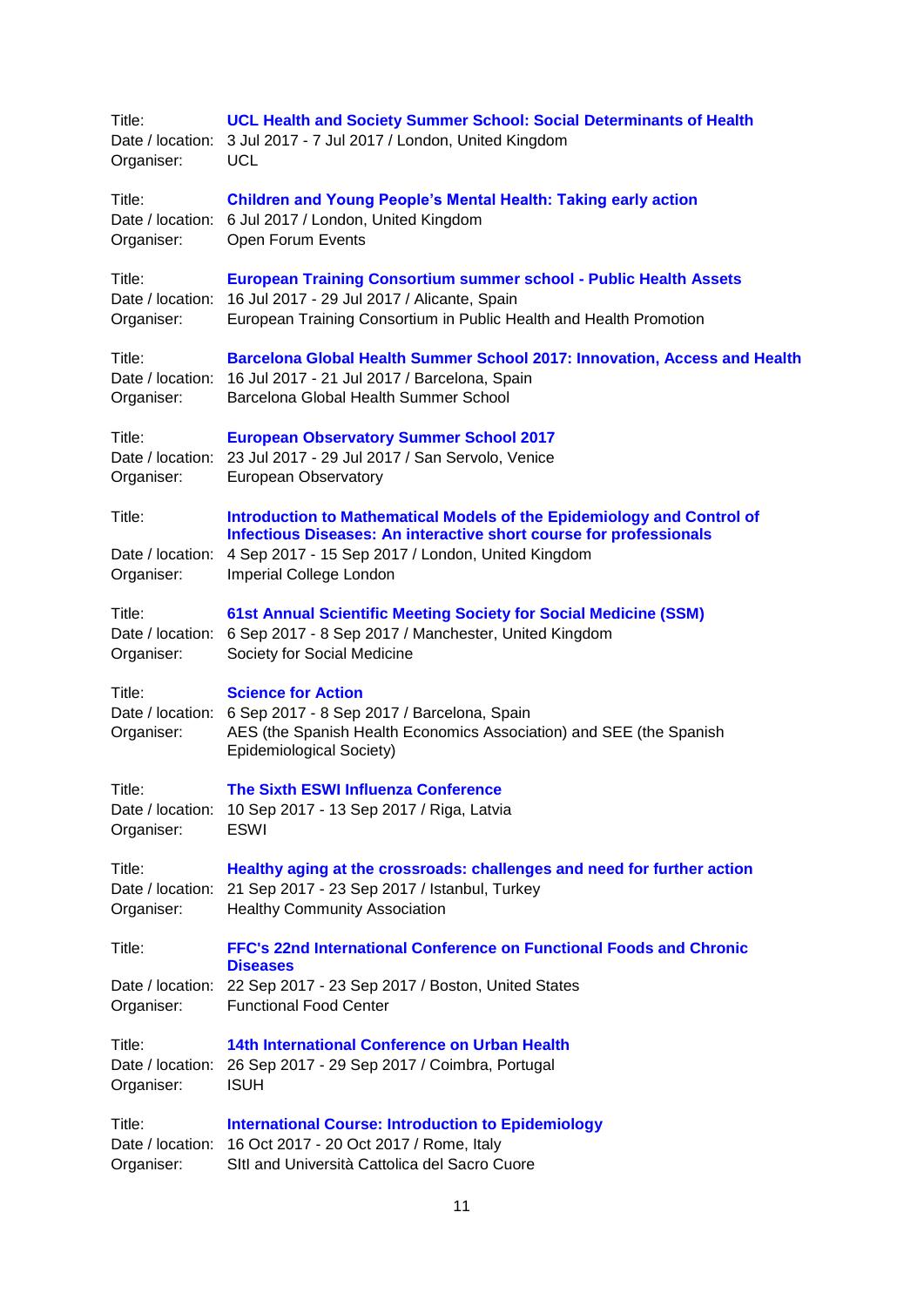| Title:<br>Organiser: | <b>Clinical Research</b><br>Date / location: 20 Oct 2017 - 6 Jul 2020 / Linz and Wels, Austria<br>Johannes Kepler University Linz (JKU                   |
|----------------------|----------------------------------------------------------------------------------------------------------------------------------------------------------|
| Title:<br>Organiser: | <b>Advanced Clinical Research</b><br>Date / location: 20 Oct 2017 - 12 Oct 2019 / Linz and Wels, Austria<br>Johannes Kepler University Linz (JKU)        |
| Title:               | 2nd International conference: Food for Healthy Ageing - Benefits beyond<br><b>basic nutrition</b>                                                        |
| Organiser:           | Date / location: 23 Oct 2017 - 25 Oct 2017 / Amsterdam, Netherlands<br>Food for Healthy Ageing                                                           |
| Title:<br>Organiser: | 8th International conference for EBHC Teachers and Developers<br>Date / location: 25 Oct 2017 - 28 Oct 2017 / Taormina, Italy<br><b>GIMBE Foundation</b> |
| Title:<br>Organiser: | Shape the future of diabetes - IDF congress 2017<br>Date / location: 4 Dec 2017 - 8 Dec 2017 / Abu Dhabi<br>International Diabetes Federation            |
| Title:               | 1st World Congress on Migration, Ethnicity, Race and Health - Diversity and<br>health                                                                    |
| Date / location:     | 17 May 2018 - 19 May 2018 / Edinburgh, Scotland                                                                                                          |

## <span id="page-11-0"></span>**8. Interesting publications**

#### [New HiT to mark Malta's EU Presidency](http://who.us4.list-manage1.com/track/click?u=bb832ff4c9f8efad547ffcf69&id=e48e2dd22a&e=fb82f62761)

Malta's HiT has been updated to mark its EU Presidency and shows that the Maltese health system has been making remarkable progress. People live in good health, avoidable mortality has fallen and unmet need is low. People still choose to use private primary care and continue to pay more out of pocket than in many EU countries despite Malta's universal coverage. Authors: Natasha Azzopardi-Muscat, Stefan Buttigieg, Neville Calleja, Sherry Merkur http://who.us4.list-

manage1.com/track/click?u=bb832ff4c9f8efad547ffcf69&id=e48e2dd22a&e=fb8 2f62761

**The contribution of poor and rural populations to national trends in reproductive, maternal, newborn, and child health coverage: analyses of cross-sectional surveys from 64 countries**

*Cesar G Victora, Aluisio J D Barros, Giovanny V A França, Inácio C M da Silva, Liliana Carvajal-Velez, Agbessi Amouzou*

*Lancet Glob Health 2017; 5: e402–07*  <http://bit.ly/2n3oknN>

### **Strengthening health systems to provide rehabilitation services**

*Etienne Krug and Alarcos Cieza Bull World Health Organ 2017;95:167* <http://bit.ly/2myb8I2>

### **Socioeconomic status and non-communicable disease behavioural risk factors in low-income and lower-middle-income countries: a systematic review**

*Luke Allen, Julianne Williams, Nick Townsend, Bente Mikkelsen, Nia Roberts, Charlie Foster, Kremlin Wickramasinghe*

*The Lancet Global Health, v5(3) March 2017*

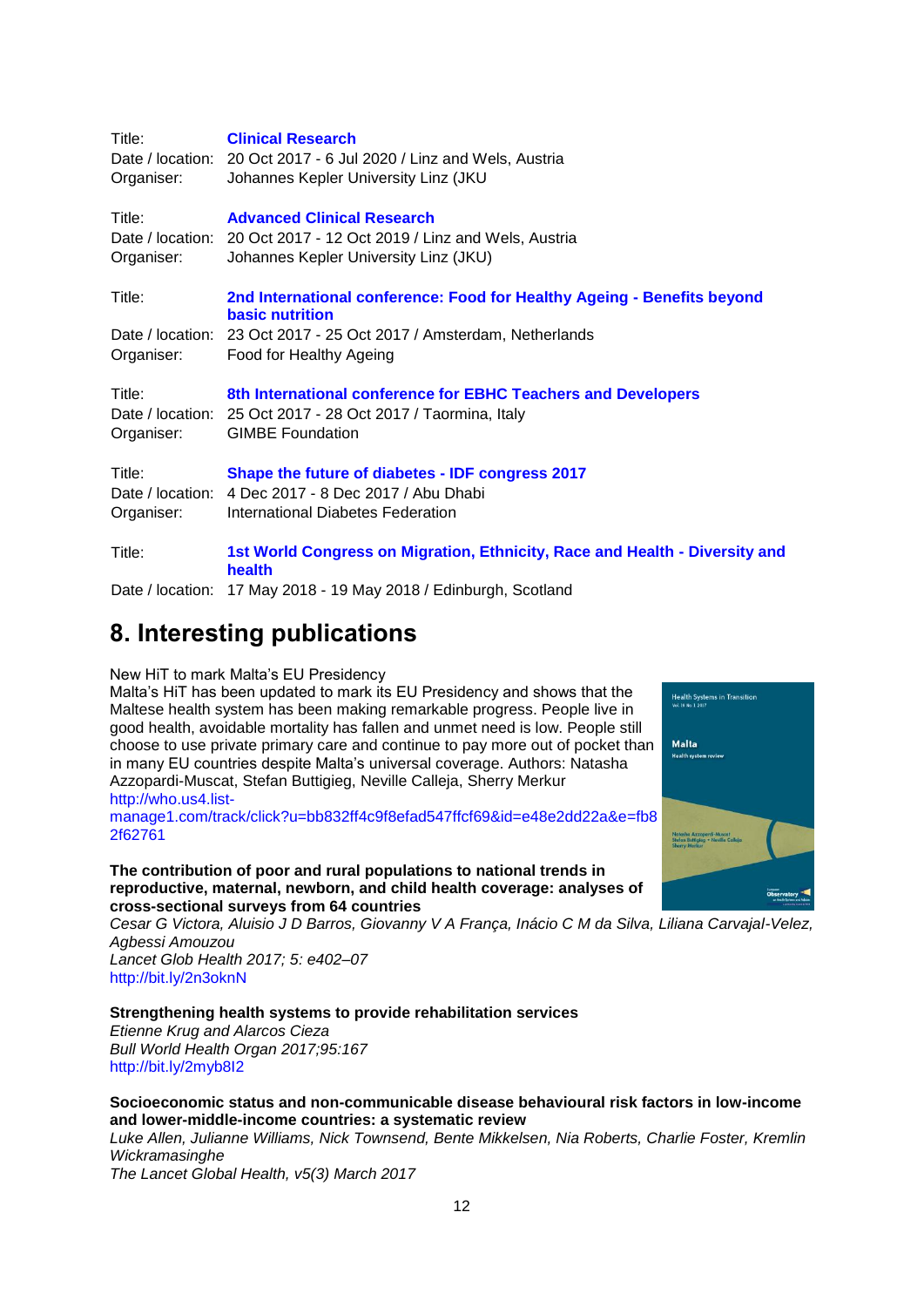#### <http://bit.ly/2kUTq1a>

**Equity in global health research in the new millennium: trends in first-authorship for randomized controlled trials among low- and middle-income country researchers 1990-2013** *Margaret Kelaher, Lye Ng, Kieran Knight, Arie Rahadi International Journal of Epidemiology* <http://bit.ly/2nhLmaq>

**What kind of divorce: a clean, hard Brexit or a messy, confrontational Brexfast?** *Fabian Zuleeg* [http://www.epc.eu/documents/uploads/pub\\_...](http://www.epc.eu/documents/uploads/pub_7481_whatkindofdivorce.pdf)

**A novel bio-psycho-social approach for rehabilitation of traumatized victims of torture and war in the post-conflict context: a pilot randomized controlled trial in Kosovo**

*Shr-Jie Wang, Ardiana Bytyçi, Selvi Izeti, Melita Kallaba, Feride Rushiti, Edith Montgomery and Jens Modvig*

*Conflict and Health,* 2017**10**:34 [http://conflictandhealth.biomedcentral.c...](http://conflictandhealth.biomedcentral.com/articles/10.1186/s13031-016-0100-y)

## <span id="page-12-0"></span>**9. European Commission news**

#### **Strategic investments for the future of healthcare**

[http://ec.europa.eu/health/sites/health/...](http://ec.europa.eu/health/sites/health/files/investment_plan/docs/ev_20170227_mi_en.pdf)

**Health indicators Indicators on long-term activity limitations (ECHI 35) updated with 2015 Eurostat data**

[https://ec.europa.eu/health/indicators/e...](https://ec.europa.eu/health/indicators/echi/list_en#id2)

### **Health indicators - Indicators on self-reported chronic morbidity (ECHI 34) updated with 2015 Eurostat data**

[http://ec.europa.eu/health/indicators/ec...](http://ec.europa.eu/health/indicators/echi/list_en#id2)

#### **Nutrition and physical activity**

Study on the implementation of the EU Action Plan on Childhood Obesity 2014-2020 [Get this document](https://ec.europa.eu/health/sites/health/files/nutrition_physical_activity/docs/cho-study_actionplan_2014_2020_en.pdf)

## <span id="page-12-1"></span>**10. European Centre for Disease Prevention and Control news**

#### **Eurosurveillance, Volume 22, Issue 11, 16 March 2017**

**In this issue:** 

Extensive exposure of imported and resident camels to MERS-CoV and existence of virus circulation in camels in Egypt.

#### RAPID COMMUNICATIONS

Yellow fever in a traveller returning from Suriname to the Netherlands, March 2017 <http://www.eurosurveillance.org/ViewArticle.aspx?ArticleId=22744> Increasing evidence of tick-borne encephalitis (TBE) virus transmission, the Netherlands, June 2016 <http://www.eurosurveillance.org/ViewArticle.aspx?ArticleId=22738>

#### RESEARCH

Use of WHONET-SaTScan system for simulated real-time detection of antimicrobial resistance clusters in a hospital in Italy, 2012 to 2014 <http://www.eurosurveillance.org/ViewArticle.aspx?ArticleId=22740>

#### SURVEILLANCE AND OUTBREAK REPORT

Cross-sectional surveillance of Middle East respiratory syndrome coronavirus (MERS-CoV) in dromedary camels and other mammals in Egypt, August 2015 to January 2016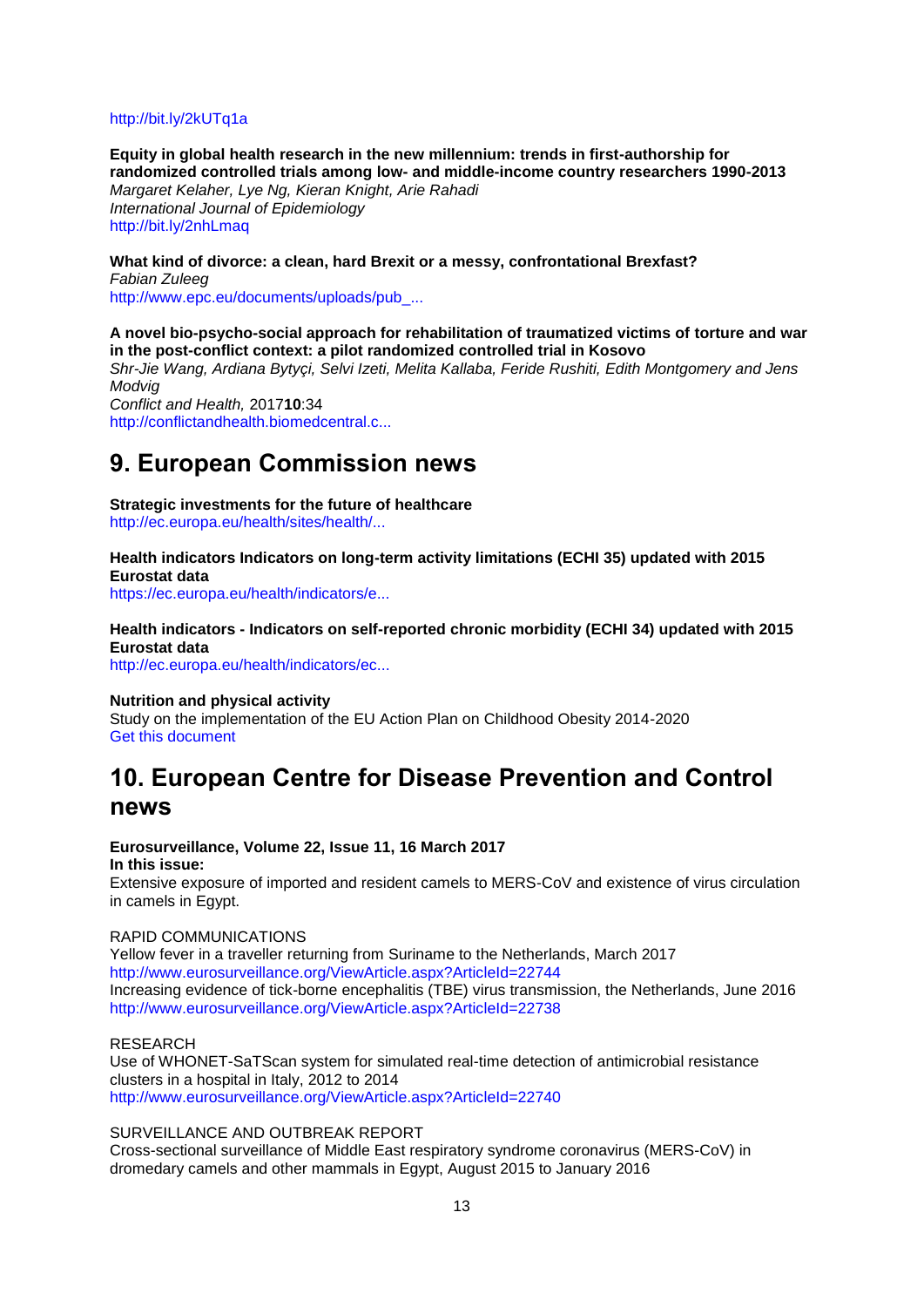#### <http://www.eurosurveillance.org/ViewArticle.aspx?ArticleId=22743>

#### LETTER

Letter to the editor: Pre-exposure prophylaxis for HIV in Europe: The need for resistance surveillance <http://www.eurosurveillance.org/ViewArticle.aspx?ArticleId=22739>

#### **Eurosurveillance, Volume 22, Issue 10, 09 March 2017 In this issue:**

Sex matters – Dutch analysis of invasive pneumococcal disease and impact of pneumococcal conjugate vaccination highlights differences between outcome in men and women

#### SURVEILLANCE REPORT

Sex differences in invasive pneumococcal disease and the impact of pneumococcal conjugate vaccination in the Netherlands, 2004 to 2015 <http://www.eurosurveillance.org/ViewArticle.aspx?ArticleId=22737>

#### LETTERS

Letter to the editor: Just a coincidence? Two severe human cases due to swine influenza (SIV) A(H1N1)v in Europe, October 2016 <http://www.eurosurveillance.org/ViewArticle.aspx?ArticleId=22734> Authors' reply: Two severe human cases due to swine influenza A (H1N1)v in October 2016 in Europe were chronologic coincident yet distinct events <http://www.eurosurveillance.org/ViewArticle.aspx?ArticleId=22736>

#### NEWS

WHO recommendations on the composition of the 2017/18 influenza virus vaccines in the northern hemisphere

<http://www.eurosurveillance.org/ViewArticle.aspx?ArticleId=22735>

#### **Eurosurveillance, Volume 22, Issue 9, 02 March 2017 In this issue:**

MLVA of *S.* Enteritidis delivers internationally comparable results in inter-laboratory validation study

#### RESEARCH ARTICLES

Emerging highly pathogenic H5 avian influenza viruses in France during winter 2015/16: phylogenetic analyses and markers for zoonotic potential <http://www.eurosurveillance.org/ViewArticle.aspx?ArticleId=22729>

Multi-laboratory validation study of multilocus variable-number tandem repeat analysis (MLVA) for Salmonella enterica serovar Enteritidis, 2015 <http://www.eurosurveillance.org/ViewArticle.aspx?ArticleId=22730>

#### PERSPECTIVE

Towards elimination of hepatitis B and C in European Union and European Economic Area countries: monitoring the World Health Organization's global health sector strategy core indicators and scaling up key interventions

<http://www.eurosurveillance.org/ViewArticle.aspx?ArticleId=22728>

#### LETTER TO THE EDITOR

Increasing proportion of new HIV diagnoses in Ireland previously diagnosed elsewhere – potential impact on estimating incidence <http://www.eurosurveillance.org/ViewArticle.aspx?ArticleId=22726>

MISCELLANEOUS Authors' correction for Euro Surveill. 2017;22(8) <http://www.eurosurveillance.org/ViewArticle.aspx?ArticleId=22727>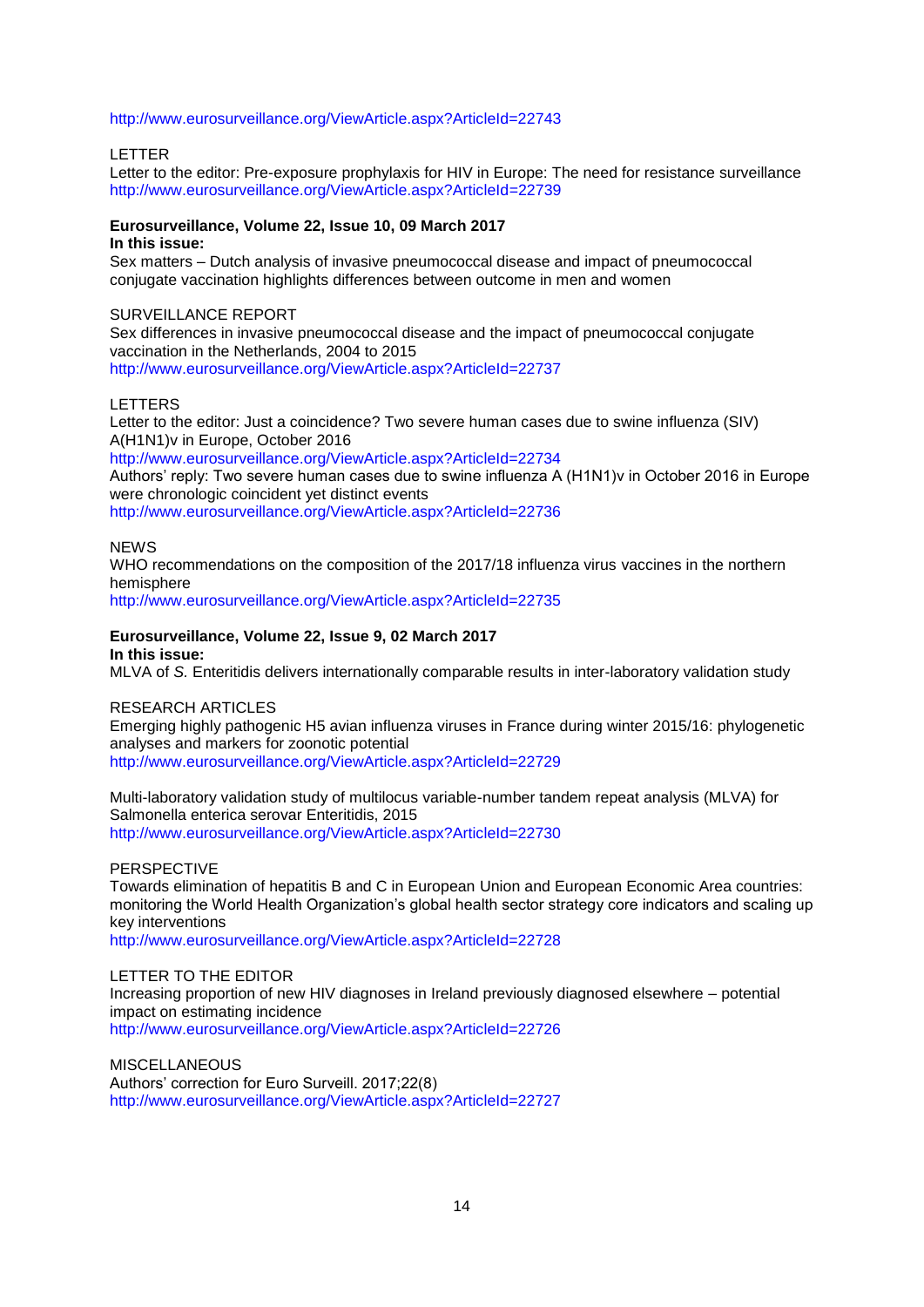#### **Eurosurveillance, Volume 22, Issue 12, 23 March 2017 In this issue:**

On World Tuberculosis Day 2017 we present articles on different aspects of challenges for TB elimination in Europe.

### EDITORIAL

Ending tuberculosis in risk groups in Europe: challenges from travel and population movement <http://www.eurosurveillance.org/ViewArticle.aspx?ArticleId=22748>

### RAPID COMMUNICATION

Tuberculosis notification rate decreases faster in residents of native origin than in residents of foreign origin in the EU/EEA, 2010 to 2015

<http://www.eurosurveillance.org/ViewArticle.aspx?ArticleId=22742>

### REVIEW

Yield of active screening for tuberculosis among asylum seekers in Germany: a systematic review and meta-analysis

<http://www.eurosurveillance.org/ViewArticle.aspx?ArticleId=22746>

### RESEARCH ARTICLE

Contact investigation after a fatal case of extensively drug-resistant tuberculosis (XDR-TB) in an aircraft, Germany, July 2013 <http://www.eurosurveillance.org/ViewArticle.aspx?ArticleId=22749>

#### SURVEILLANCE AND OUTBREAK REPORT

Risk of tuberculosis among air passengers estimated by interferon gamma release assay: survey of contact investigations, Japan, 2012 to 2015 <http://www.eurosurveillance.org/ViewArticle.aspx?ArticleId=22747>

## <span id="page-14-0"></span>**11. WHO news**

### **WHO issues ethics guidance to protect rights of TB patients**

New tuberculosis (TB) ethics guidance, launched today by the World Health Organization (WHO), aims to help ensure that countries implementing the End TB Strategy adhere to sound ethical standards to protect the rights of all those affected.

The new WHO ethics guidance addresses contentious issues such as, the isolation of contagious patients, the rights of TB patients in prison, discriminatory policies against migrants affected by TB, among others. It emphasizes five key ethical obligations for governments, health workers, care providers, nongovernmental organizations, researchers and other stakeholders.

### **NEW PUBLICATIONS FROM WHO - FEBRUARY 2017**

### [Selected practice recommendations for contraceptive use](http://www.who.int/reproductivehealth/topics/family_planning/SPR-3/en/)

This document is the third edition of WHO's selected practice recommendations for contraceptive use. It provides guidance regarding "how" to use contraceptive methods safely and effectively. .../...

### [Survey of the quality of medicines identified by the United Nations Commission on life saving](http://apps.who.int/bookorders/anglais/detart1.jsp?codlan=1&codcol=93&codcch=358)  [commodities for women and children](http://apps.who.int/bookorders/anglais/detart1.jsp?codlan=1&codcol=93&codcch=358)

This publication presents the results of a survey of the quality of 13 essential but overlooked lifesaving commodities identified by the UN Commission on Life-Saving Commodities for Woman and Children. .../...

### [Eastern Mediterranean Health Journal, Vol. 22 No. 12. 2016](http://apps.who.int/bookorders/anglais/detart1.jsp?codlan=1&codcol=80&codcch=654&content=1)

The EMHJ was launched in 1995 as a peer-reviewed medical journal. Starting January 2010, the Journal has been given a new format and is now published monthly. .../...